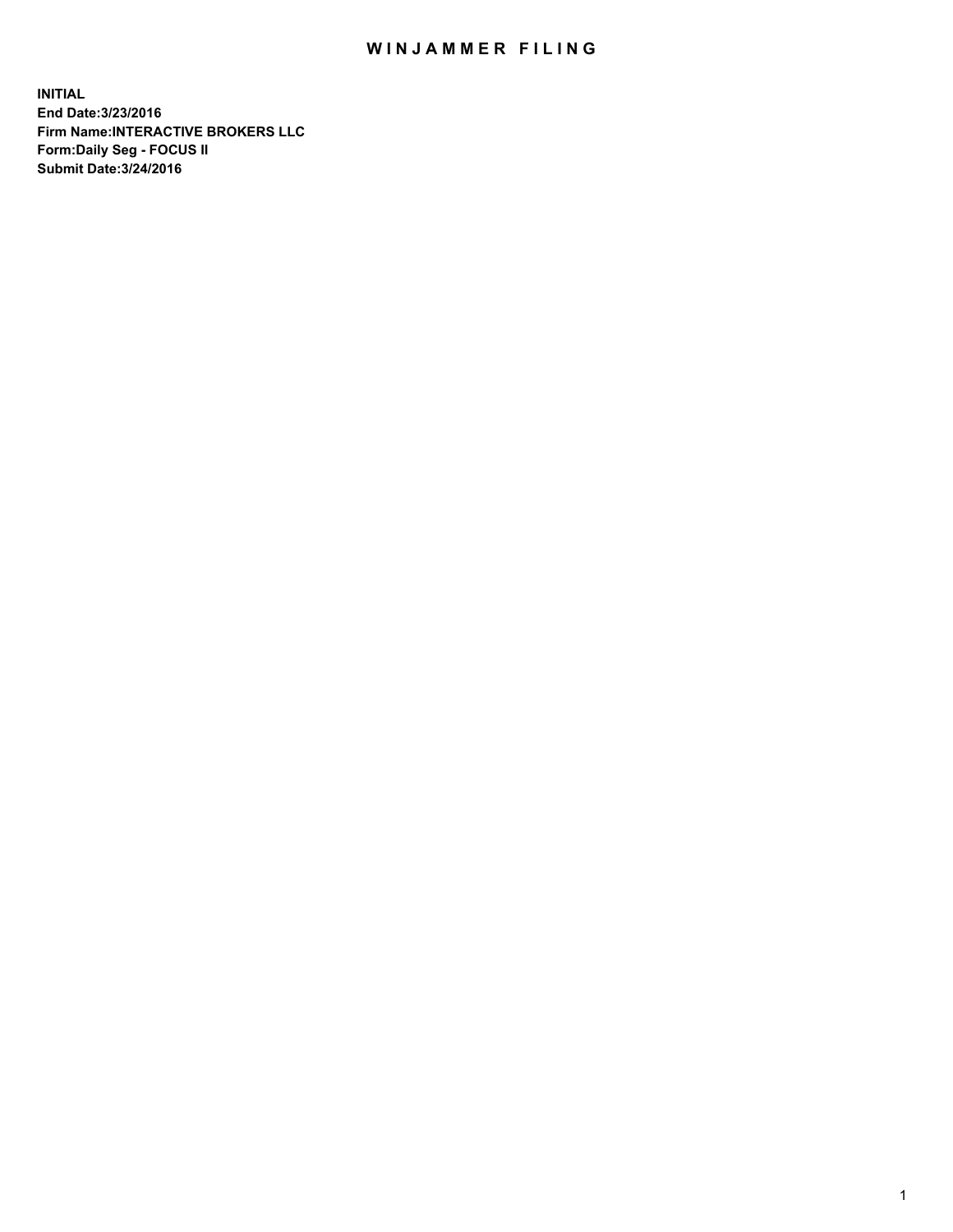## **INITIAL End Date:3/23/2016 Firm Name:INTERACTIVE BROKERS LLC Form:Daily Seg - FOCUS II Submit Date:3/24/2016 Daily Segregation - Cover Page**

| Name of Company<br><b>Contact Name</b><br><b>Contact Phone Number</b><br><b>Contact Email Address</b>                                                                                                                                                                                                                          | <b>INTERACTIVE BROKERS LLC</b><br><b>Alex Parker</b><br>203-618-7738<br>aparker@interactivebrokers.com |
|--------------------------------------------------------------------------------------------------------------------------------------------------------------------------------------------------------------------------------------------------------------------------------------------------------------------------------|--------------------------------------------------------------------------------------------------------|
| FCM's Customer Segregated Funds Residual Interest Target (choose one):<br>a. Minimum dollar amount: ; or<br>b. Minimum percentage of customer segregated funds required:%; or<br>c. Dollar amount range between: and; or<br>d. Percentage range of customer segregated funds required between:% and%.                          | <u>0</u><br>155,000,000 245,000,000<br><u>0 0</u>                                                      |
| FCM's Customer Secured Amount Funds Residual Interest Target (choose one):<br>a. Minimum dollar amount: ; or<br>b. Minimum percentage of customer secured funds required:% ; or<br>c. Dollar amount range between: and; or<br>d. Percentage range of customer secured funds required between:% and%.                           | <u>0</u><br>80,000,000 120,000,000<br><u>0 0</u>                                                       |
| FCM's Cleared Swaps Customer Collateral Residual Interest Target (choose one):<br>a. Minimum dollar amount: ; or<br>b. Minimum percentage of cleared swaps customer collateral required:% ; or<br>c. Dollar amount range between: and; or<br>d. Percentage range of cleared swaps customer collateral required between:% and%. | <u>0</u><br>0 <sub>0</sub><br>0 <sub>0</sub>                                                           |

Attach supporting documents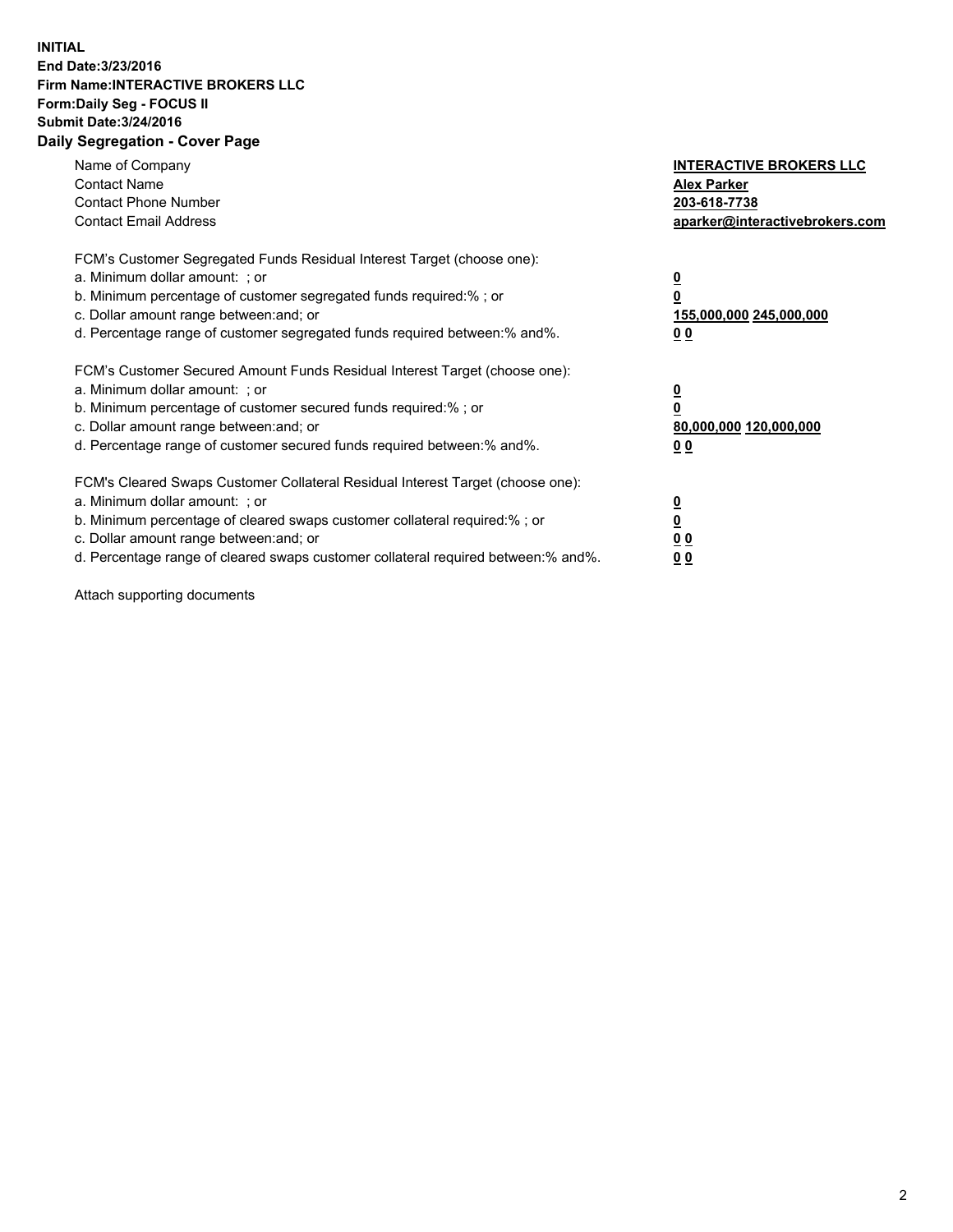## **INITIAL End Date:3/23/2016 Firm Name:INTERACTIVE BROKERS LLC Form:Daily Seg - FOCUS II Submit Date:3/24/2016 Daily Segregation - Secured Amounts**

|     | Daily Ocglegation - Occuled Amounts                                                                        |                                  |
|-----|------------------------------------------------------------------------------------------------------------|----------------------------------|
|     | Foreign Futures and Foreign Options Secured Amounts                                                        |                                  |
|     | Amount required to be set aside pursuant to law, rule or regulation of a foreign                           | $0$ [7305]                       |
|     | government or a rule of a self-regulatory organization authorized thereunder                               |                                  |
| 1.  | Net ledger balance - Foreign Futures and Foreign Option Trading - All Customers                            |                                  |
|     | A. Cash                                                                                                    | 289,403,414 [7315]               |
|     | B. Securities (at market)                                                                                  | $0$ [7317]                       |
| 2.  | Net unrealized profit (loss) in open futures contracts traded on a foreign board of trade                  | $-6,583,290$ [7325]              |
| 3.  | Exchange traded options                                                                                    |                                  |
|     | a. Market value of open option contracts purchased on a foreign board of trade                             | 42,012 [7335]                    |
|     | b. Market value of open contracts granted (sold) on a foreign board of trade                               | -87,038 [7337]                   |
| 4.  | Net equity (deficit) (add lines 1. 2. and 3.)                                                              | 282,775,098 [7345]               |
| 5.  | Account liquidating to a deficit and account with a debit balances - gross amount                          | 380,939 [7351]                   |
|     | Less: amount offset by customer owned securities                                                           | 0 [7352] 380,939 [7354]          |
| 6.  | Amount required to be set aside as the secured amount - Net Liquidating Equity                             | 283,156,037 [7355]               |
|     | Method (add lines 4 and 5)                                                                                 |                                  |
| 7.  | Greater of amount required to be set aside pursuant to foreign jurisdiction (above) or line                | 283,156,037 [7360]               |
|     | 6.                                                                                                         |                                  |
|     | FUNDS DEPOSITED IN SEPARATE REGULATION 30.7 ACCOUNTS                                                       |                                  |
| 1.  | Cash in banks                                                                                              |                                  |
|     | A. Banks located in the United States                                                                      | $0$ [7500]                       |
|     | B. Other banks qualified under Regulation 30.7                                                             | 0 [7520] 0 [7530]                |
| 2.  | Securities                                                                                                 |                                  |
|     | A. In safekeeping with banks located in the United States                                                  | 340,594,886 [7540]               |
|     | B. In safekeeping with other banks qualified under Regulation 30.7                                         | 0 [7560] 340,594,886 [7570]      |
| 3.  | Equities with registered futures commission merchants                                                      |                                  |
|     | A. Cash                                                                                                    | $0$ [7580]                       |
|     | <b>B.</b> Securities                                                                                       | $0$ [7590]                       |
|     | C. Unrealized gain (loss) on open futures contracts                                                        | $0$ [7600]                       |
|     | D. Value of long option contracts                                                                          | $0$ [7610]                       |
|     | E. Value of short option contracts                                                                         | 0 [7615] 0 [7620]                |
| 4.  | Amounts held by clearing organizations of foreign boards of trade                                          |                                  |
|     | A. Cash                                                                                                    | $0$ [7640]                       |
|     | <b>B.</b> Securities                                                                                       | $0$ [7650]                       |
|     | C. Amount due to (from) clearing organization - daily variation                                            | $0$ [7660]                       |
|     | D. Value of long option contracts                                                                          | $0$ [7670]                       |
|     | E. Value of short option contracts                                                                         | 0 [7675] 0 [7680]                |
| 5.  | Amounts held by members of foreign boards of trade                                                         |                                  |
|     | A. Cash                                                                                                    | 63,866,101 [7700]                |
|     | <b>B.</b> Securities                                                                                       | $0$ [7710]                       |
|     | C. Unrealized gain (loss) on open futures contracts                                                        | <u>-4,658,942</u> [7720]         |
|     | D. Value of long option contracts                                                                          | 42,014 [7730]                    |
|     | E. Value of short option contracts                                                                         | -87,041 [7735] 59,162,132 [7740] |
| 6.  | Amounts with other depositories designated by a foreign board of trade                                     | 0 [7760]                         |
| 7.  | Segregated funds on hand                                                                                   | $0$ [7765]                       |
| 8.  | Total funds in separate section 30.7 accounts                                                              | 399,757,018 [7770]               |
| 9.  | Excess (deficiency) Set Aside for Secured Amount (subtract line 7 Secured Statement<br>Page 1 from Line 8) | 116,600,981 [7380]               |
| 10. | Management Target Amount for Excess funds in separate section 30.7 accounts                                | 80,000,000 [7780]                |
| 11. | Excess (deficiency) funds in separate 30.7 accounts over (under) Management Target                         | 36,600,981 [7785]                |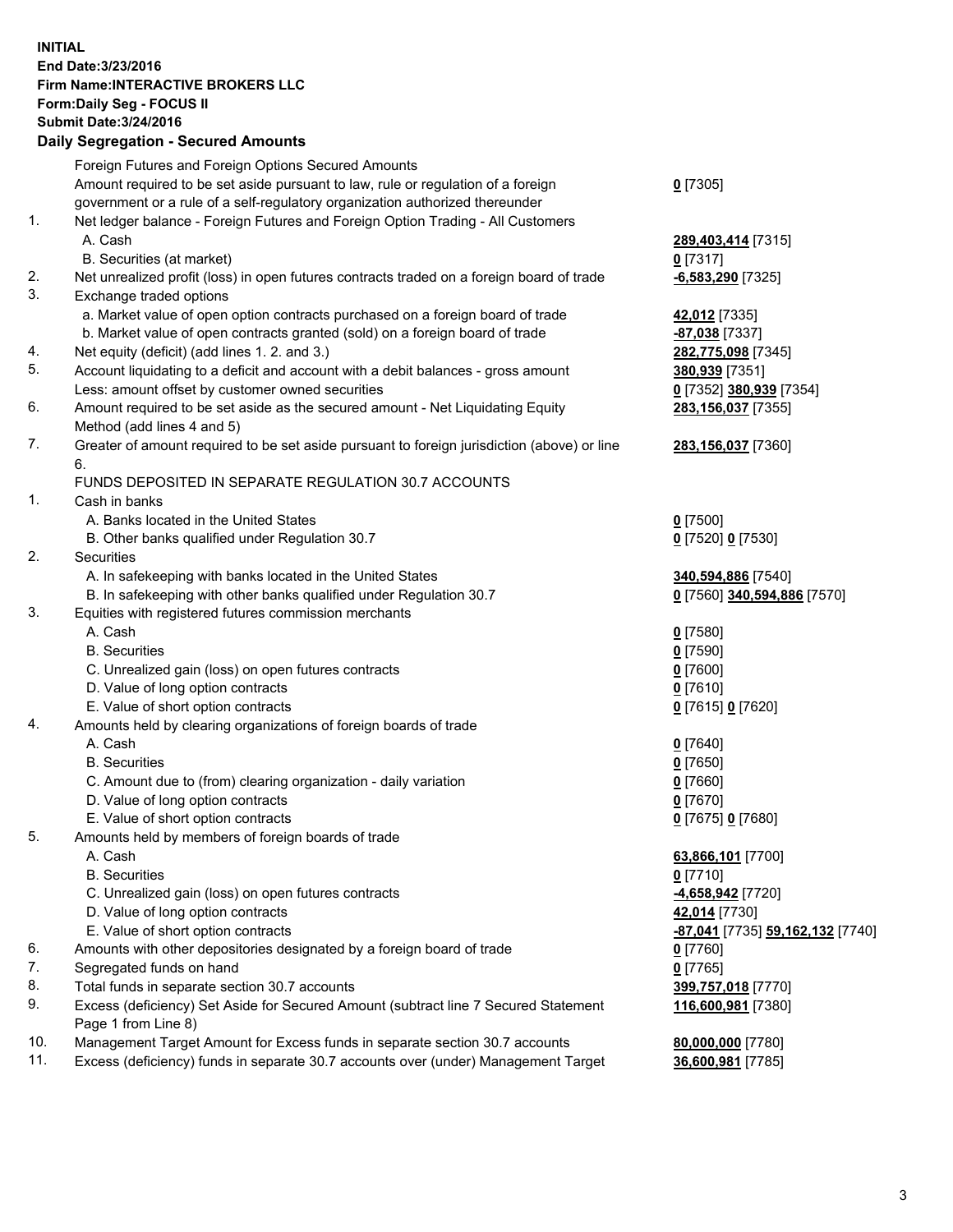**INITIAL End Date:3/23/2016 Firm Name:INTERACTIVE BROKERS LLC Form:Daily Seg - FOCUS II Submit Date:3/24/2016 Daily Segregation - Segregation Statement** SEGREGATION REQUIREMENTS(Section 4d(2) of the CEAct) 1. Net ledger balance A. Cash **2,676,738,167** [7010] B. Securities (at market) **0** [7020] 2. Net unrealized profit (loss) in open futures contracts traded on a contract market **-27,329,765** [7030] 3. Exchange traded options A. Add market value of open option contracts purchased on a contract market **115,479,530** [7032] B. Deduct market value of open option contracts granted (sold) on a contract market **-173,911,489** [7033] 4. Net equity (deficit) (add lines 1, 2 and 3) **2,590,976,443** [7040] 5. Accounts liquidating to a deficit and accounts with debit balances - gross amount **78,296** [7045] Less: amount offset by customer securities **0** [7047] **78,296** [7050] 6. Amount required to be segregated (add lines 4 and 5) **2,591,054,739** [7060] FUNDS IN SEGREGATED ACCOUNTS 7. Deposited in segregated funds bank accounts A. Cash **213,299,251** [7070] B. Securities representing investments of customers' funds (at market) **1,577,613,643** [7080] C. Securities held for particular customers or option customers in lieu of cash (at market) **0** [7090] 8. Margins on deposit with derivatives clearing organizations of contract markets A. Cash **38,430,092** [7100] B. Securities representing investments of customers' funds (at market) **1,013,664,566** [7110] C. Securities held for particular customers or option customers in lieu of cash (at market) **0** [7120] 9. Net settlement from (to) derivatives clearing organizations of contract markets **11,567,623** [7130] 10. Exchange traded options A. Value of open long option contracts **115,456,709** [7132] B. Value of open short option contracts **-173,888,234** [7133] 11. Net equities with other FCMs A. Net liquidating equity **0** [7140] B. Securities representing investments of customers' funds (at market) **0** [7160] C. Securities held for particular customers or option customers in lieu of cash (at market) **0** [7170] 12. Segregated funds on hand **0** [7150] 13. Total amount in segregation (add lines 7 through 12) **2,796,143,650** [7180] 14. Excess (deficiency) funds in segregation (subtract line 6 from line 13) **205,088,911** [7190] 15. Management Target Amount for Excess funds in segregation **155,000,000** [7194] **50,088,911** [7198]

16. Excess (deficiency) funds in segregation over (under) Management Target Amount Excess